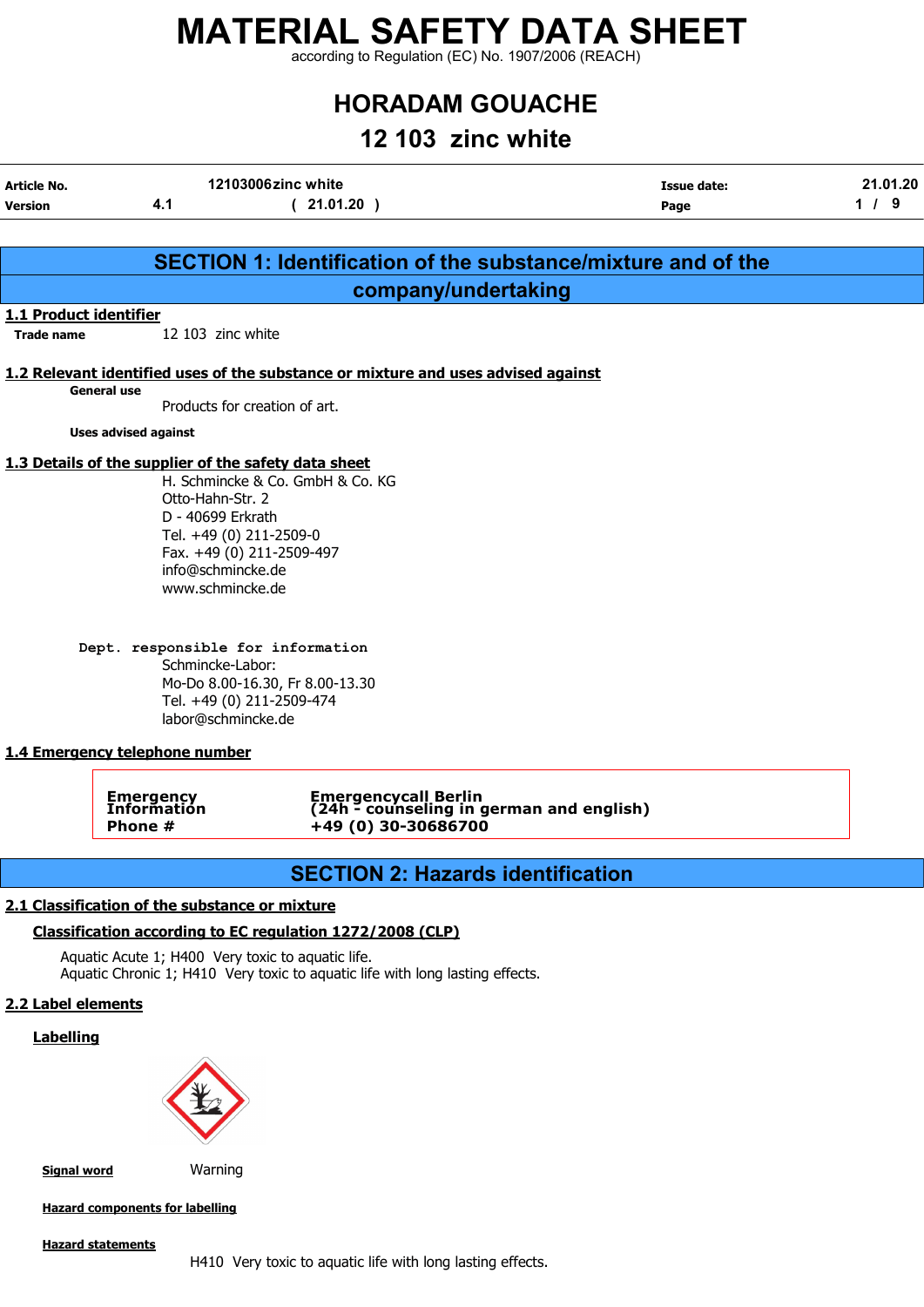according to Regulation (EC) No. 1907/2006 (REACH)

# HORADAM GOUACHE

## 12 103 zinc white

| Article No.    | 12103006zinc white | <b>Issue date:</b> | 21.01.20 |
|----------------|--------------------|--------------------|----------|
| <b>Version</b> | 21.01.20           | Page               |          |
|                |                    |                    |          |

**Safety precautions** 

P102 Keep out of reach of children. P270 Do not eat, drink or smoke when using this product. P273 Avoid release to the environment. P391 Collect spillage.

### 2.3 Other hazards

|                                                                                                                                               |                                                      | <b>SECTION 3: Composition / information on ingredients</b>                                                                                                               |  |
|-----------------------------------------------------------------------------------------------------------------------------------------------|------------------------------------------------------|--------------------------------------------------------------------------------------------------------------------------------------------------------------------------|--|
| 3.1 Substances                                                                                                                                |                                                      |                                                                                                                                                                          |  |
| <b>Chemical characterisation</b><br>pigment<br>gum arabic<br>Water                                                                            |                                                      |                                                                                                                                                                          |  |
| <b>CAS-Number</b><br>EINECS / ELINCS / NLP<br>EU index number<br>Customs tariff number<br>REACH registration No.<br>RTECS-no.<br>Hazchem-Code |                                                      |                                                                                                                                                                          |  |
| CI-Number<br>CI-Number                                                                                                                        | 14 910 PV3<br>14 940 PV1<br>14 910 PV3<br>14 940 PV1 | 14 230 PW4 PW6 PR242 PY42<br>14 481 PW4 PB15:1<br>14 486 PW4 PB29<br>14 930 PR81:2<br>14 230 PW4 PW6 PR242 PY42<br>14 481 PW4 PB15:1<br>14 486 PW4 PB29<br>14 930 PR81:2 |  |

### 3.2 Mixtures

Substance 1 zinc oxide: 50 - 75 % CAS: 1314-13-2 REACH: 01-2119463881-32-0043

Aquatic Acute 1; H400 / Aquatic Chronic 1 (M1); H410

### Additional information

### SECTION 4: First aid measures

### 4.1 Description of first aid measures

### General information

No special measures are required.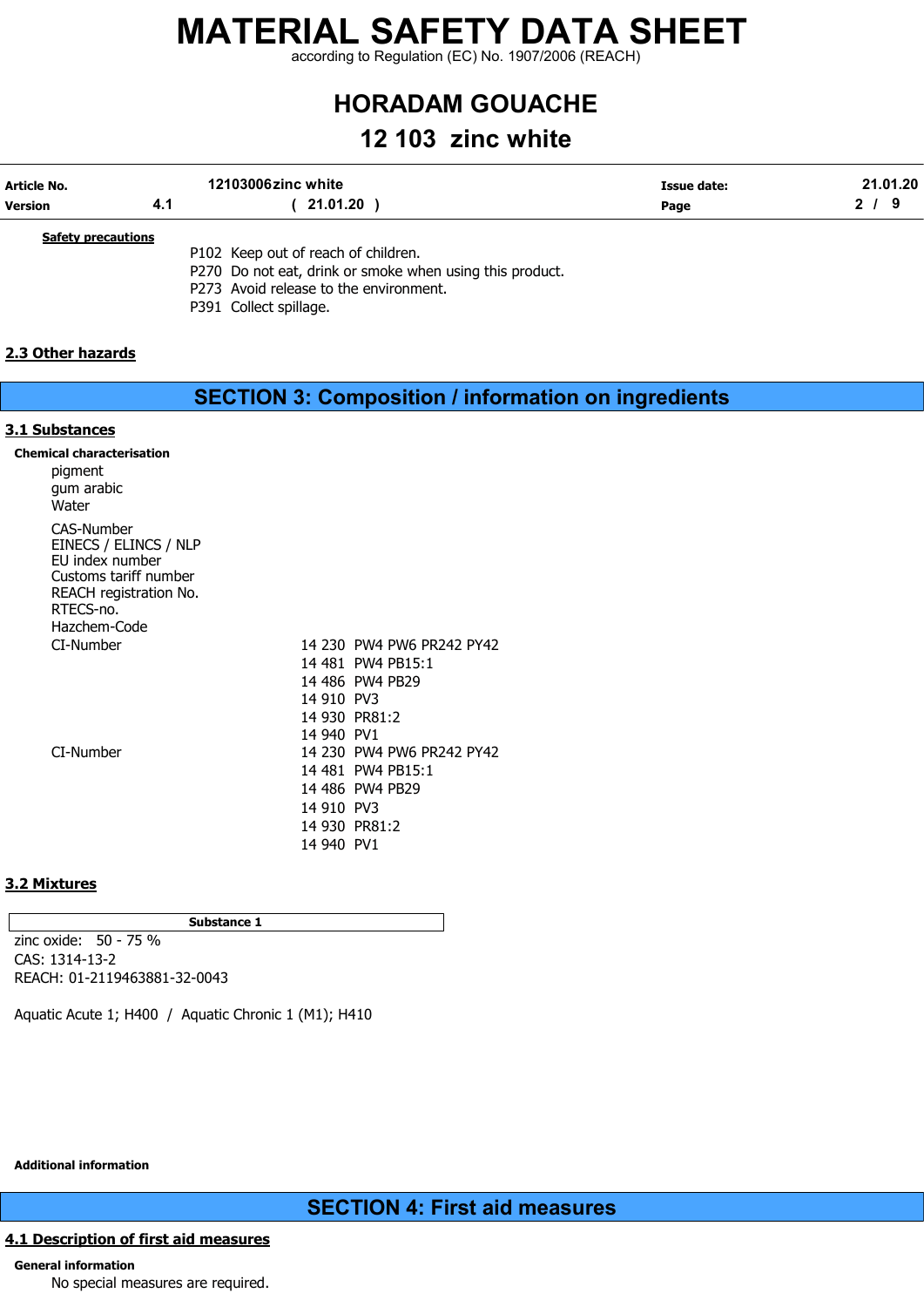according to Regulation (EC) No. 1907/2006 (REACH)

# HORADAM GOUACHE

## 12 103 zinc white

| Article No.    |      | 12103006zinc white | Issue date: | 21.01.20 |
|----------------|------|--------------------|-------------|----------|
| <b>Version</b> | 4. . | 21.01.20           | Page        |          |
|                |      |                    |             |          |

If you feel unwell, seek medical advice (show the label where possible).

#### In case of inhalation

No special measures are required.

If you feel unwell, seek medical advice (show the label where possible).

#### In case of skin contact

Thoroughly wash skin with soap and water.

Seek medical attention if irritation persists.

#### After eye contact

In case of contact with eyes, rinse immediately with plenty of flowing water for 10 to 15 minutes holding eyelids apart.

Seek medical attention if irritation persists.

#### After swallowing

Let water be drunken in little sips (dilution effect). Get medical advice/attention if you feel unwell.

### 4.2 Most important symptoms and effects, both acute and delayed

### 4.3 Indication of any immediate medical attention and special treatment needed

### SECTION 5: Firefighting measures

### 5.1 Extinguishing media

### Suitable extinguishing media

Product is non-combustible. Extinguishing materials should therefore be selected according to surroundings.

### Extinguishing media which must not be used for safety reasons

water Full water jet

### 5.2 Special hazards arising from the substance or mixture

In case of fire may be liberated: Carbon monoxide and carbon dioxide

### 5.3 Advice for firefighters

Special protective equipment for firefighters

Additional information

### SECTION 6: Accidental release measures

### 6.1 Personal precautions, protective equipment and emergency procedures

Avoid contact with skin, eyes, and clothing.

### 6.2 environmental precautions

Discharge into the environment must be avoided.

### 6.3 Methods and material for containment and cleaning up

Methods for cleaning up

Take up mechanically. Wash spill area with plenty of water.

Additional information

### 6.4 Reference to other sections

Dispose of waste according to applicable legislation. refer to section 13

### SECTION 7: Handling and storage

### 7.1 Precautions for safe handling

### Advices on safe handling

Handle in accordance with good industrial hygiene and safety practice.

Precautions against fire and explosion

### 7.2 Conditions for safe storage, including any incompatibilities

Requirements for storerooms and containers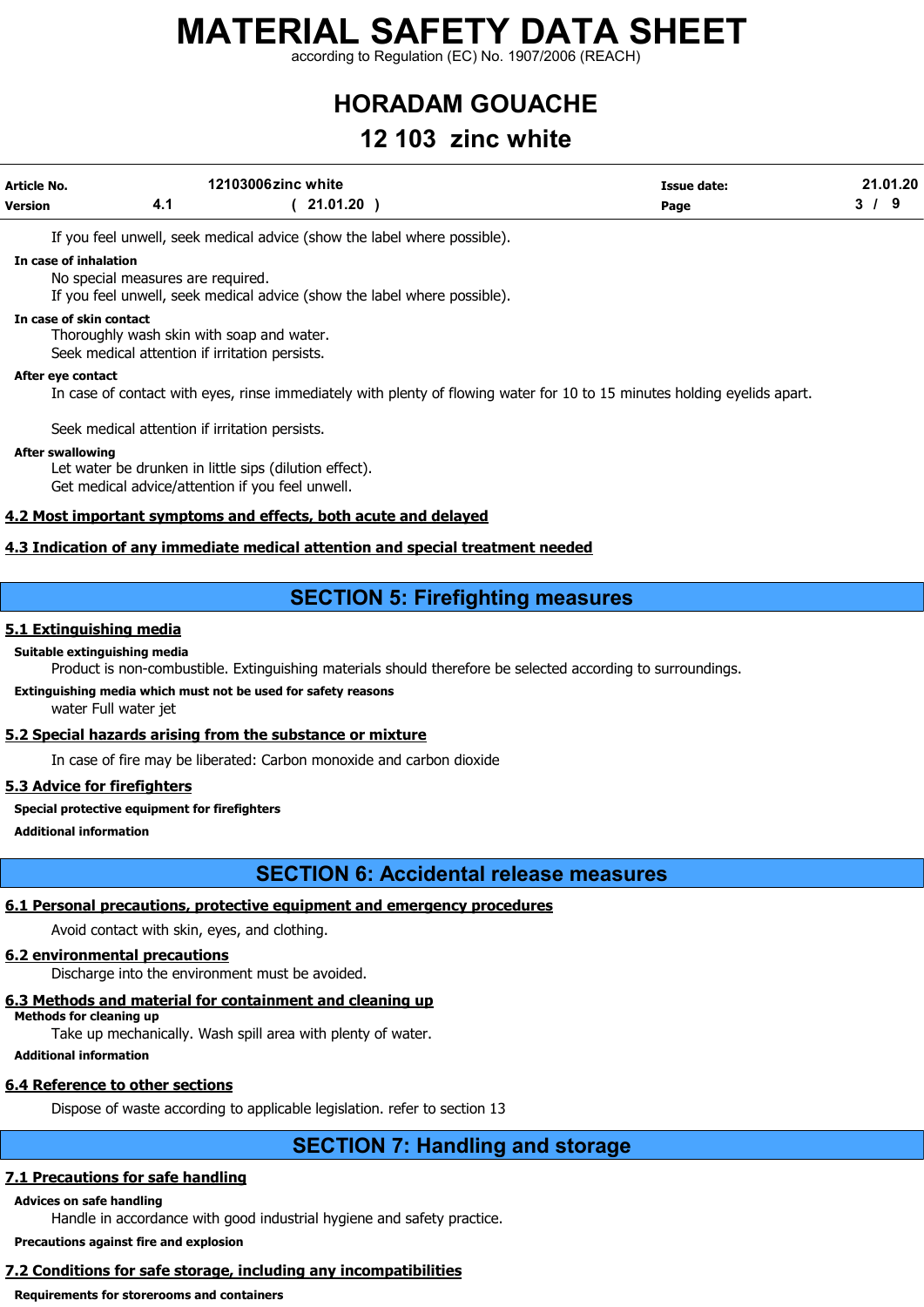according to Regulation (EC) No. 1907/2006 (REACH)

# HORADAM GOUACHE

## 12 103 zinc white

|                                          | 21.01.20 |
|------------------------------------------|----------|
| 21.01.20<br><b>Version</b><br>Page<br>4. |          |

Keep container tightly closed.

### Hints on joint storage

#### Storage class Further details

storage temperature: 5 - 30 °C

Protect from moisture contamination.

### 7.3 Specific end use(s)

No special measures necessary if stored and handled as prescribed.

### SECTION 8: Exposure controls/personal protection

### 8.1 Control parameters

1314-13-2 zinc oxide

| $- - - -$<br>∪⊔ש<br>$\sim$ | uuot<br>. . | $\sim$ $\sim$ $\sim$<br>$-1 - 0$<br>$\sim$ | $m \sim$<br>.                     | $\lambda$<br>$\rightarrow$ 1<br>-- |
|----------------------------|-------------|--------------------------------------------|-----------------------------------|------------------------------------|
| DEU                        |             | LUIUVU F                                   | $\blacksquare$ 111 $\blacksquare$ | $1 -$<br>1 4 ( 1 1 <i>)</i>        |

### 8.2 Exposure controls

#### Occupational exposure controls

#### Respiratory protection

With correct and proper use, and under normal conditions, breathing protection is not required. Respiratory protection must be worn whenever the WEL levels have been exceeded. Particle filter device (DIN EN 143)

### Hand protection

Protect skin by using skin protective cream.

#### Eye protection

Tightly sealed safety glasses.

### Body protection

Wear suitable protective clothing. Wash contaminated clothing prior to re-use.

General protection and hygiene measures After work, wash hands and face.

### SECTION 9: Physical and chemical properties

### 9.1 information on basic physical and chemical properties

| <b>Form</b>  | solid / pasty    |
|--------------|------------------|
| Colour       | white            |
| <b>Odour</b> | almost odourless |

|                                  | min | max  |
|----------------------------------|-----|------|
| Initial boiling point and        |     |      |
| boiling range                    |     |      |
| Melting point/freezing point     |     |      |
| Flash point/flash point range    |     |      |
| <b>Flammability</b>              |     |      |
| <b>Ignition temperature</b>      |     |      |
| <b>Auto-ignition temperature</b> |     |      |
| <b>Explosion limits</b>          |     |      |
| <b>Refraction index</b>          |     |      |
| <b>PH</b> value                  | 4   | 6, 5 |
| <b>Viscosity</b>                 |     |      |
| <b>Viscosity</b>                 |     |      |
|                                  |     |      |

Vapour pressure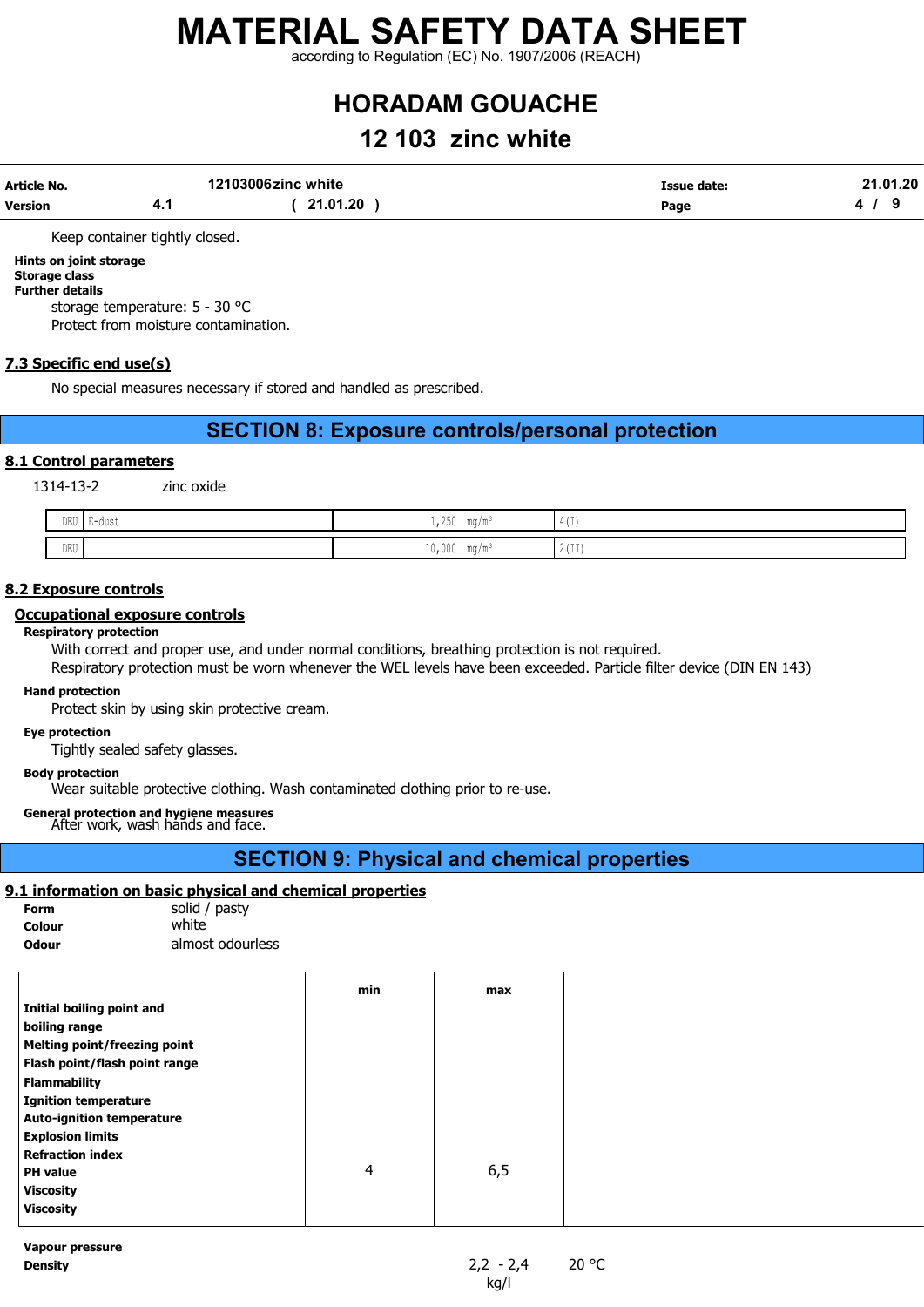according to Regulation (EC) No. 1907/2006 (REACH)

# HORADAM GOUACHE

## 12 103 zinc white

| Article No.    | 12103006zinc white | Issue date: | 21.01.20 |
|----------------|--------------------|-------------|----------|
| <b>Version</b> | 21.01.20           | Page        |          |

Partition coefficient: n-octanol/water

Danger of explosion

### 9.2 Other information

### SECTION 10: Stability and reactivity

### 10.1 Reactivity

No hazardous reaction when handled and stored according to provisions.

### 10.2 Chemical stability

Product is stable under normal storage conditions.

### 10.3 Possibility of hazardous reactions

10.4 Conditions to avoid

frost and heat

### 10.5 Incompatible materials

strong acids oxidizing agents Strong alkali

### 10.6 Hazardous decomposition products

No known hazardous decomposition products.

### SECTION 11: Toxicological information

### 11.1 Information on toxicological effects

Toxicological tests

1314-13-2 zinc oxide

| oral                               | LD50                          | Rat<br>$\sim$ $\sim$ | 10000,00000 | mg/kg             |      |
|------------------------------------|-------------------------------|----------------------|-------------|-------------------|------|
| . .<br>∩nhalatıva<br>⊥⊥⊥⊥ພ⊥ພ∪⊥ ∨ ∪ | $T$ $C$ $E$ $\Lambda$<br>コンソリ | DA4<br>Kdl           | 5,70000     | $m \sim$<br>1114/ | (4h) |

#### Acute toxicity

No data available

In case of inhalation

No data available

After swallowing

No data available

In case of skin contact No data available

After eye contact

No data available

### Practical experience

#### General remarks

### SECTION 12: Ecological information

### 12.1 Toxicity

#### Ecotoxicological effects 1314-13-2 zinc oxide

| ,17000<br>$\sim$ $\sim$<br>$-21$<br>Alqae<br>∪/Zn,<br>⊔∪∪⊍ |
|------------------------------------------------------------|
|------------------------------------------------------------|

| Aquatic toxicity   |  |
|--------------------|--|
| Water Hazard Class |  |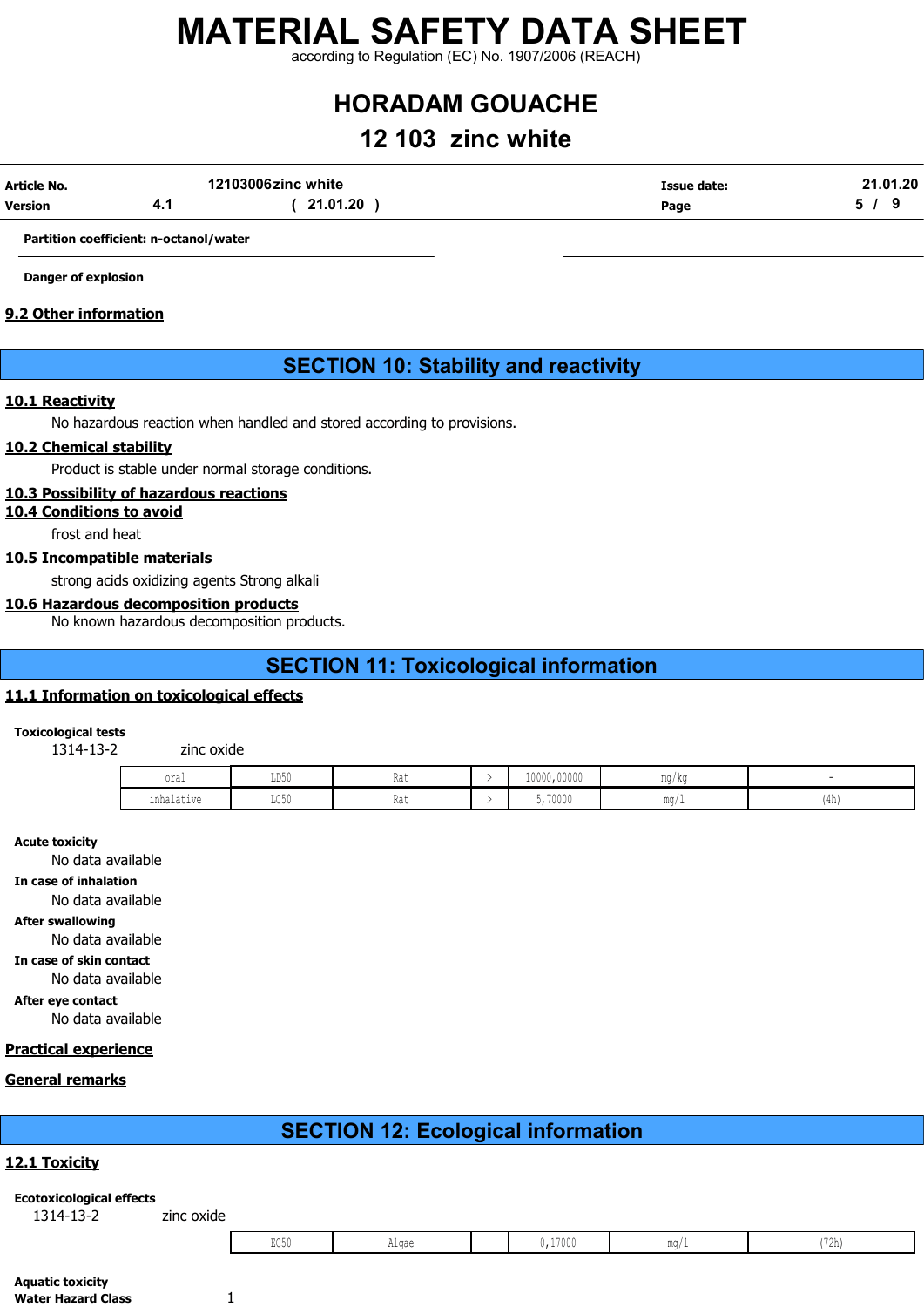according to Regulation (EC) No. 1907/2006 (REACH)

# HORADAM GOUACHE

## 12 103 zinc white

| Article No.    | 12103006zinc white |          | Issue date: |  |  | 21.01.20 |
|----------------|--------------------|----------|-------------|--|--|----------|
| <b>Version</b> | 7. I               | 21.01.20 | Page        |  |  |          |

WGK catalog number General information

### 12.2 Persistence and degradability

Further details Product is partially biodegradable. Oxygen demand

### 12.3 Bioaccumulative potential

Bioconcentration factor (BCF) Partition coefficient: n-octanol/water

### 12.4 Mobility in soil

No data available

### 12.5 Results of PBT and vPvB assessment

No data available

### 12.6 Other adverse effects

General information

### SECTION 13: Disposal considerations

### 13.1 Waste treatment methods

### Product

Waste key number

080112 waste paint and varnish other than those mentioned in 08 01 11 Recommendation

### Contaminated packaging

Waste key number

Recommendation

Completely emptied packages can be recycled.

Non-contaminated packages may be recycled. Handle contaminated packages in the same way as the substance itself.

### Additional information

### SECTION 14: Transport information

### 14.1 UN number

3082

### 14.2 UN proper shipping name

| ADR, ADN   | Environmentally hazardous substance, liquid n.o.s.  |
|------------|-----------------------------------------------------|
| IMDG, IATA | ENVIRONMENTALLY HAZARDOUS SUBSTANCE, LIQUID, N.O.S. |

### 14.3 Transport hazard class(es)

| ADR, ADN | 9 |
|----------|---|
| IMDG     | ٩ |
| IATA     | q |

### 14.4 Packing group

III

### 14.5 Environmental hazards

Marine Pollutant - IMDG **Yes** Marine Pollutant - ADN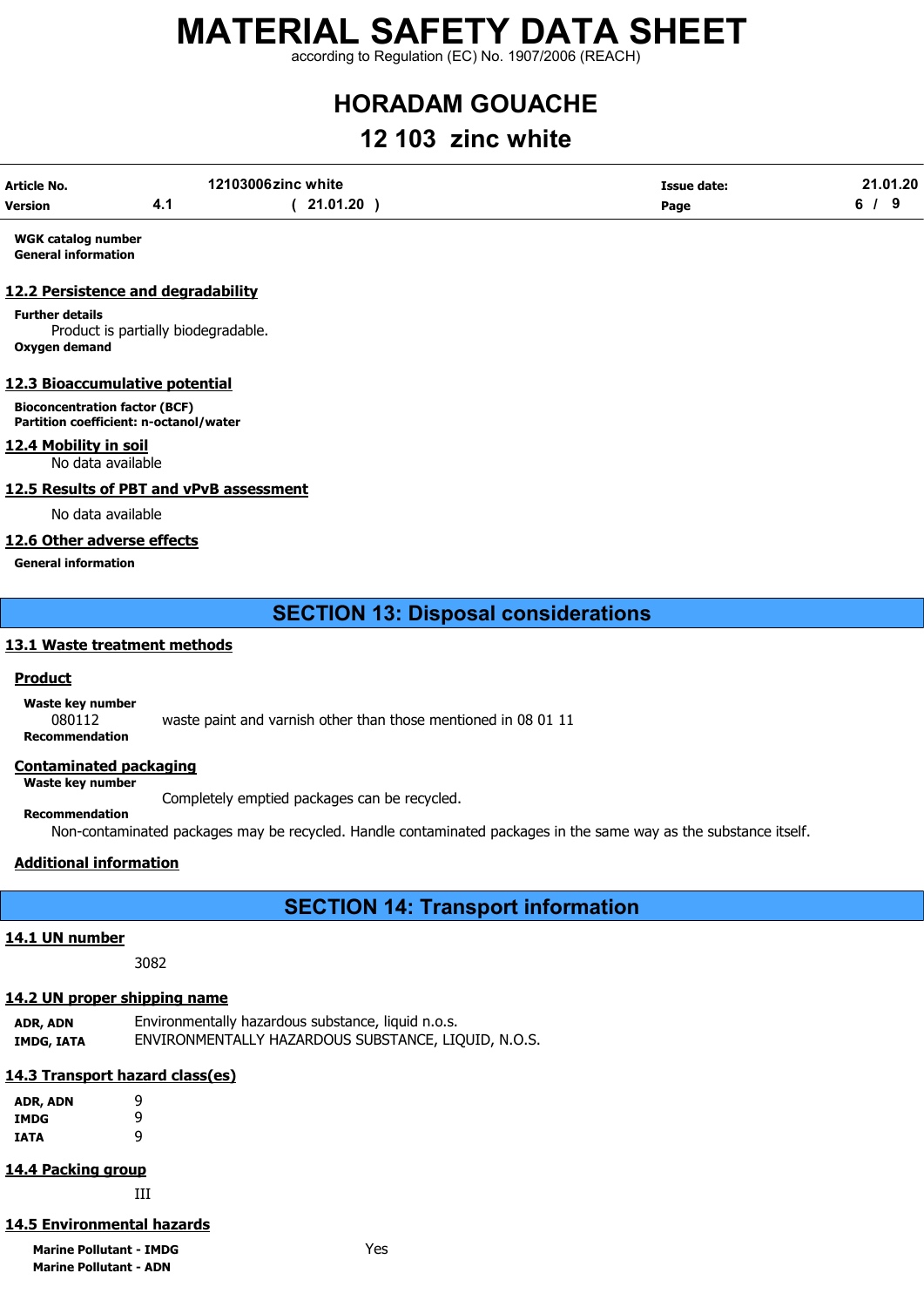according to Regulation (EC) No. 1907/2006 (REACH)

# HORADAM GOUACHE

# 12 103 zinc white

| 12103006zinc white<br><b>Article No.</b><br>4.1<br><b>Version</b>              | (21.01.20)                 | <b>Issue date:</b><br>Page | 21.01.20<br>7/9 |
|--------------------------------------------------------------------------------|----------------------------|----------------------------|-----------------|
|                                                                                |                            |                            |                 |
| 14.6 Special precautions for user                                              |                            |                            |                 |
| <b>Land transport (ADR/RID)</b>                                                |                            |                            |                 |
| Code                                                                           | M <sub>6</sub>             |                            |                 |
| Kemmler-number                                                                 | 90                         |                            |                 |
| <b>Hazard label ADR</b>                                                        | 9                          |                            |                 |
| <b>Limited quantities</b>                                                      | 5 <sub>l</sub>             |                            |                 |
| <b>Contaminated packaging: Instructions</b>                                    | P001 - IBC03 - LP01 - R001 |                            |                 |
| <b>Contaminated packaging: Special provisions</b>                              | PP <sub>1</sub>            |                            |                 |
| Special provisions for packing together<br><b>Portable tanks: Instructions</b> | <b>MP19</b><br>T4          |                            |                 |
|                                                                                | TP1 - TP29                 |                            |                 |
| <b>Portable tanks: Special provisions</b>                                      | <b>LGBV</b>                |                            |                 |
| <b>Tank coding</b>                                                             | $\blacksquare$             |                            |                 |
| <b>Tunnel restriction</b><br><b>Remarks</b>                                    |                            |                            |                 |
|                                                                                | E <sub>1</sub>             |                            |                 |
| EQ<br><b>Special provisions</b>                                                | 274 - 335 - 375 - 601      |                            |                 |
|                                                                                |                            |                            |                 |
| <b>Inland waterway craft (ADN)</b>                                             |                            |                            |                 |
| <b>Hazard label</b>                                                            |                            |                            |                 |
| <b>Limited quantities</b>                                                      |                            |                            |                 |
| <b>Transport permitted</b>                                                     |                            |                            |                 |
| <b>Equipment necessary</b>                                                     |                            |                            |                 |
| <b>Ventilation</b>                                                             |                            |                            |                 |
| <b>Remarks</b>                                                                 |                            |                            |                 |
| EQ                                                                             |                            |                            |                 |
| <b>Special provisions</b>                                                      |                            |                            |                 |
| Sea transport (IMDG)                                                           |                            |                            |                 |
| <b>EmS</b>                                                                     | F-A, S-F                   |                            |                 |
| <b>Special provisions</b>                                                      | 274 - 335 - 969            |                            |                 |
| <b>Limited quantities</b>                                                      | 51                         |                            |                 |
| <b>Contaminated packaging: Instructions</b>                                    | P001 - LP01                |                            |                 |
| <b>Contaminated packaging: Special provisions</b>                              | PP <sub>1</sub>            |                            |                 |
| <b>IBC: Instructions</b>                                                       | IBC03                      |                            |                 |
| <b>IBC: Provisions</b>                                                         |                            |                            |                 |
| <b>Tank instructions IMO</b>                                                   |                            |                            |                 |
| <b>Tank instructions UN</b>                                                    | T <sub>4</sub>             |                            |                 |
| <b>Tank instructions Special provisions</b>                                    | TP1 - TP29                 |                            |                 |
| <b>Stowage and segregation</b>                                                 | category A                 |                            |                 |
| <b>Properties and observations</b>                                             |                            |                            |                 |
| <b>Remarks</b>                                                                 |                            |                            |                 |
| EQ                                                                             | E1                         |                            |                 |
| <b>Air transport (IATA-DGR)</b>                                                |                            |                            |                 |
| <b>Hazard</b>                                                                  |                            |                            |                 |
| Passenger                                                                      | 964 (450I)                 |                            |                 |
| Passenger LQ                                                                   | Y964 (30kg G)              |                            |                 |
| Cargo                                                                          | 964 (450I)                 |                            |                 |
| <b>ERG</b>                                                                     | 9L                         |                            |                 |
| <b>Remarks</b>                                                                 |                            |                            |                 |
| EQ                                                                             | E1                         |                            |                 |
| <b>Special Provisioning</b>                                                    | A97 - A158 - A197          |                            |                 |

### 14.7 Transport in bulk according to Annex II of MARPOL 73/78 and the IBC Code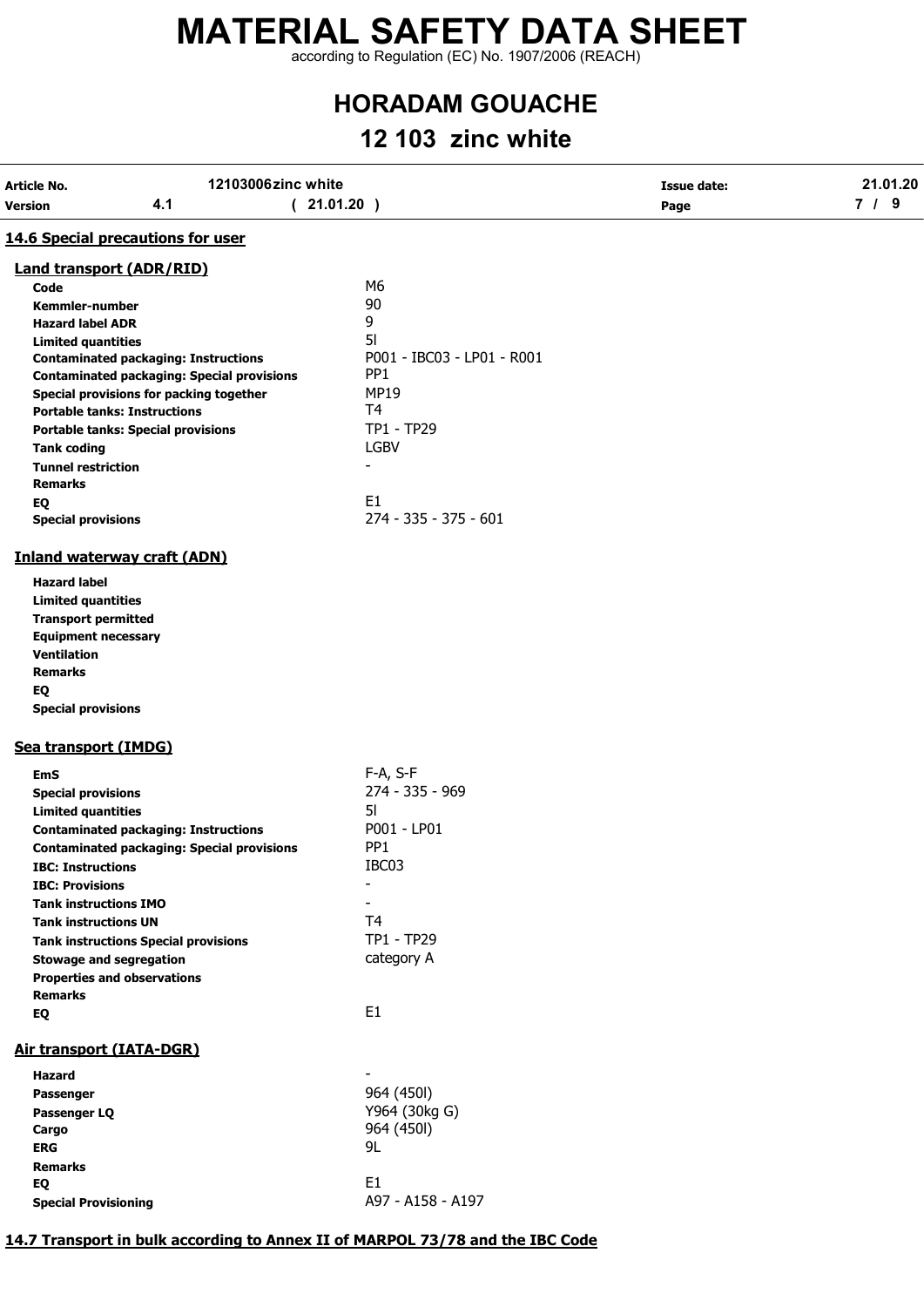according to Regulation (EC) No. 1907/2006 (REACH)

# HORADAM GOUACHE

## 12 103 zinc white

| Article No.    | 12103006zinc white |          | Issue date: | 21.01.20 |
|----------------|--------------------|----------|-------------|----------|
| <b>Version</b> | – ∷                | 21.01.20 | Page        |          |

No data available

### SECTION 15: Regulatory information

### Bezeichner in aktueller Sprache fehlt!

### National regulations

### **Europe**

Contents of VOC [%] 0 Contents of VOC [g/L] Further regulations, limitations and legal requirements

### **Germany**

Storage class Water Hazard Class 1 WGK catalog number Incident regulation Information on working limitations Further regulations, limitations and legal requirements

### **Denmark**

Further regulations, limitations and legal requirements

### **Hungary**

Further regulations, limitations and legal requirements

### Great Britain

Further regulations, limitations and legal requirements

### **Switzerland**

Contents of VOC [%] Further regulations, limitations and legal requirements

### **USA**

Further regulations, limitations and legal requirements Federal Regulations State Regulations Signal Word Principal Hazards Hazardous Ingredients

Hazard Statement Precaution Statement First aid Statements Children´s Statement Required Statements

### **Japan**

Further regulations, limitations and legal requirements

### Canada

Further regulations, limitations and legal requirements

### 15.2 Chemical Safety Assessment